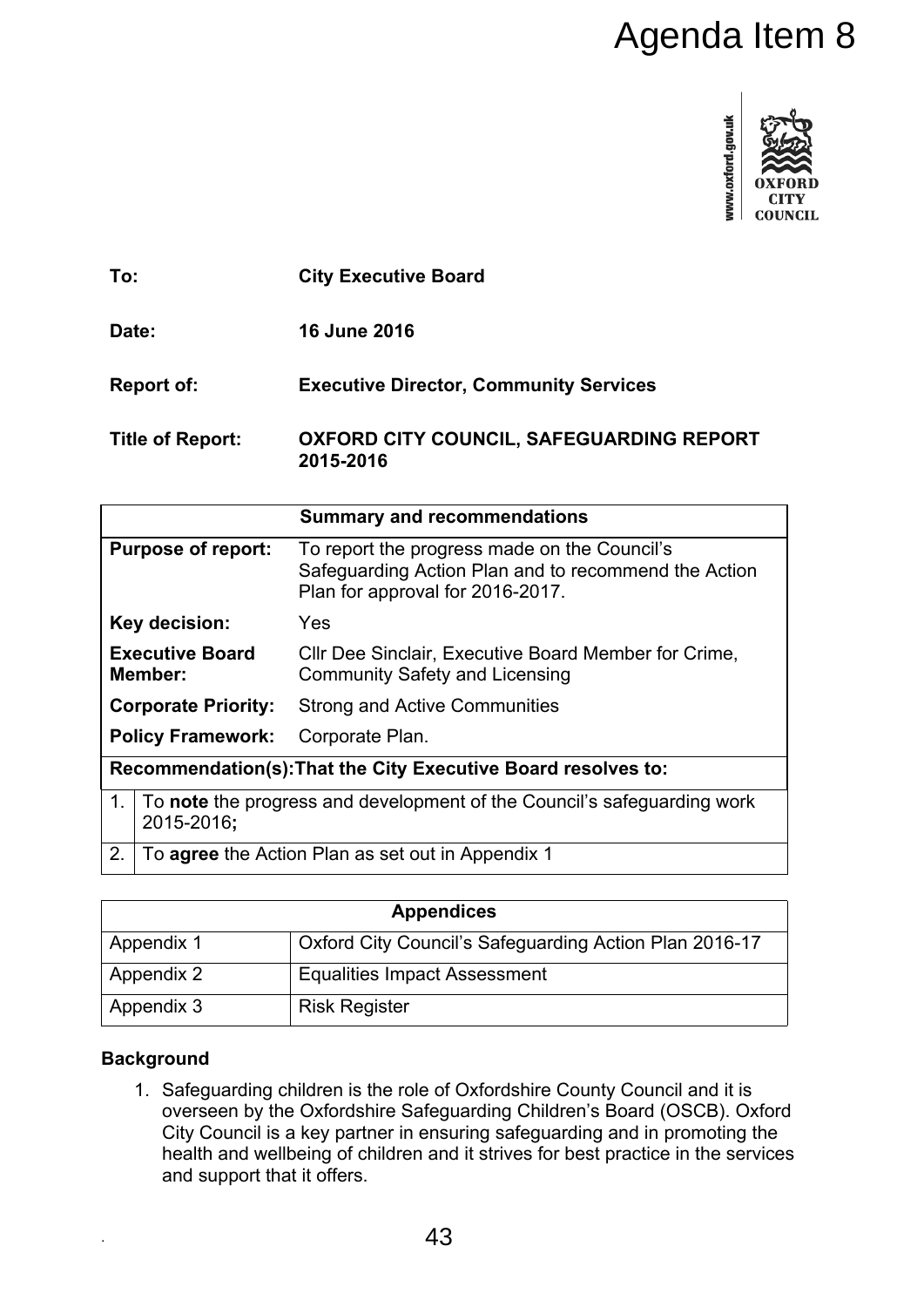- 2. The Council must demonstrate that it complies with the Oxfordshire Safeguarding Children Board's policies and procedures and an annual safeguarding review is undertaken to ensure that this happens. This year the review looked in depth at:
	- Senior management commitment to the importance of safeguarding and promoting children's welfare.
	- A clear statement of the agency's responsibility towards children is available to all staff.
	- A clear line of accountability within the organisation for work on safeguarding and promoting welfare.
	- Service development takes into account the need to safeguard and promote welfare and is informed, where appropriate, by the views of children & families.
	- Training on safeguarding & promoting the welfare of children for all staff working with or, depending on the agency's primary functions, in contact with children & families.
	- Safer recruitment procedures including vetting procedures and those for managing allegations are in place.
	- Effective inter-agency working to safeguard & promote the welfare of children.
	- Effective information sharing.
	- Safe transportation of children.
- 3. The Council has also extended this review to included safeguarding of adults at risk as well as children.
- 4. A full copy of the safeguarding review is available on the Oxford City Council Web site: https://www.oxford.gov.uk/info/20101/community\_safety/348/keeping\_people\_s afe
- 5. As a result of the safeguarding review, a Draft Action Plan 2016-17 has been developed for the City Council. This is provided in Appendix 1.

## **Safeguarding Action Plan 2015-16: Areas of best practice and achievements**

6. The Council's 2014 -15 Safeguarding Review was considered as part of a peer review exercise in April 2016. The Council was awarded blue ratings in 5 of 7 areas. Blue ratings are awarded as evidence of best practice. In the remaining 2 areas, the Council received green ratings. There were no amber or red ratings. (Although we are waiting to receive this information in writing). Some examples of best practice are set out below.

# **Clear accountability**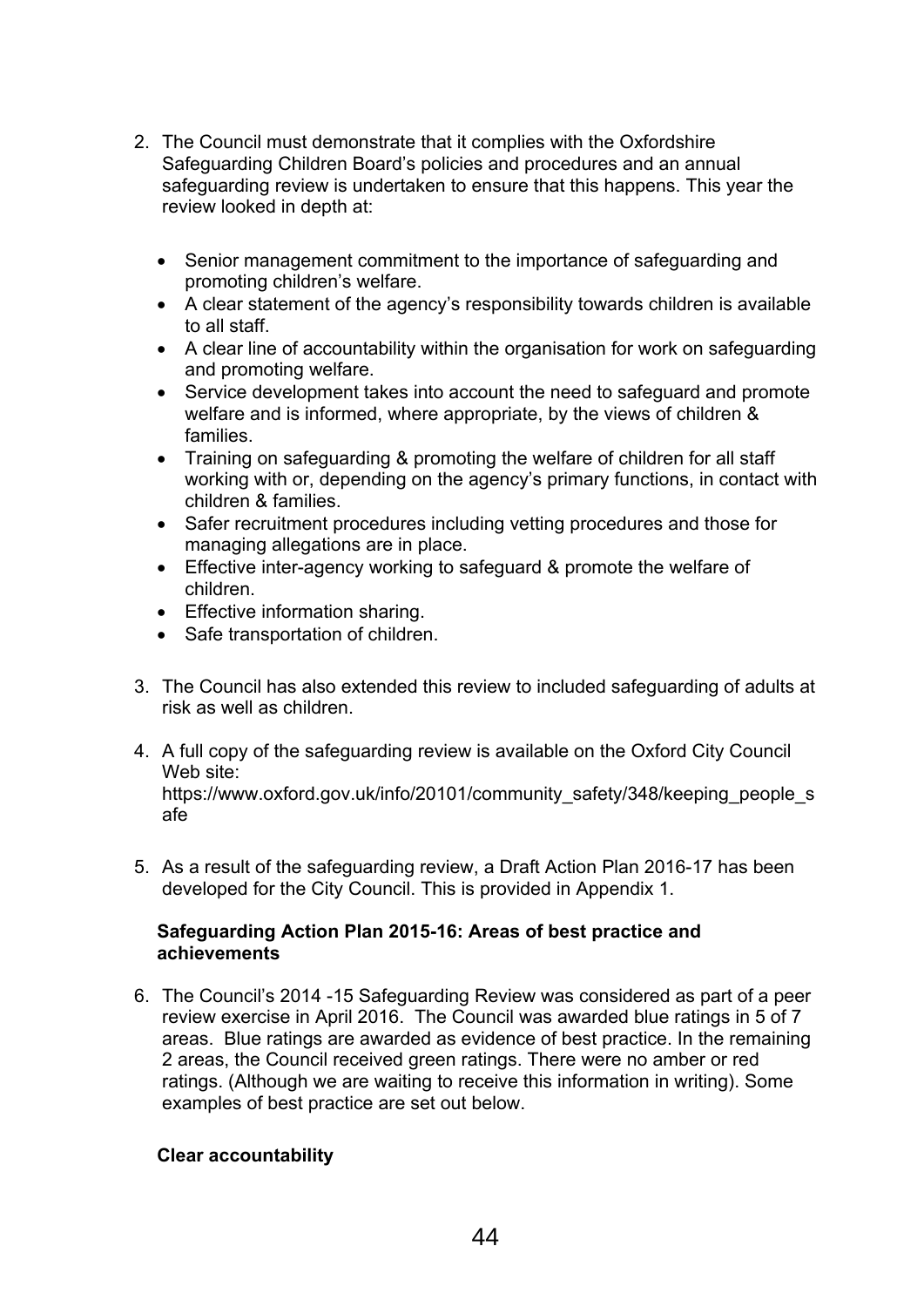7. The Council has clear and effective lines of accountability in place. It has a Safeguarding Officers Group which meets every three months to review progress and development of the Council's safeguarding work. This group includes representatives across all service areas. There are also quarterly review meetings with the City's portfolio holder and the Chief Executive.

## **Services which support safeguarding and the promotion of health and well being**

- 8. The Council provides a wide range of services which help to safeguard children and promote their health and wellbeing. City Council officers take a lead on the Oxford Community Safety Partnership's action plans for human trafficking, CSE, sex working, sexual abuse, domestic abuse, Preventing extremism, FGM and honour-based violence.
- 9. Some services directly contribute both to care plans for children and to early help and intervention work, such as the:
	- Housing Sustainability Team
	- Domestic Abuse, Drug, Human Trafficking and Child Sexual Exploitation work
	- Positive Futures Programme
- 10.The Council also works with the County Council's Occupational Therapists to help children and adults at risk to access disabled facilities grants. There are also other funding streams available such as the affordable warmth programme, flexible home loan and essential repairs grants.

## **Working within communities**

- 11.The Council, along with the Thames Valley Police, is having discussions with the City's various language schools around the schools' safeguarding responsibilities.
- 12.The Council has a number of teams which have a role in identifying, preventing, and disrupting various types of exploitation: Community Safety, Customer Services, Direct Services, Environmental Health, Housing, Licensing (taxis, HMOs), Parks & Leisure, Waste & Recycling. Front line staff in all these teams have been trained to be aware of their safeguarding responsibilities and are supported when either raising concerns or making referrals.
- 13.The Council is working jointly with the Thames Valley Police in running a version of the 'Say Something If You See Something' scheme for hotels and guesthouses.
- 14.Working with communities will remain a priority in the action plan for 2016- 17.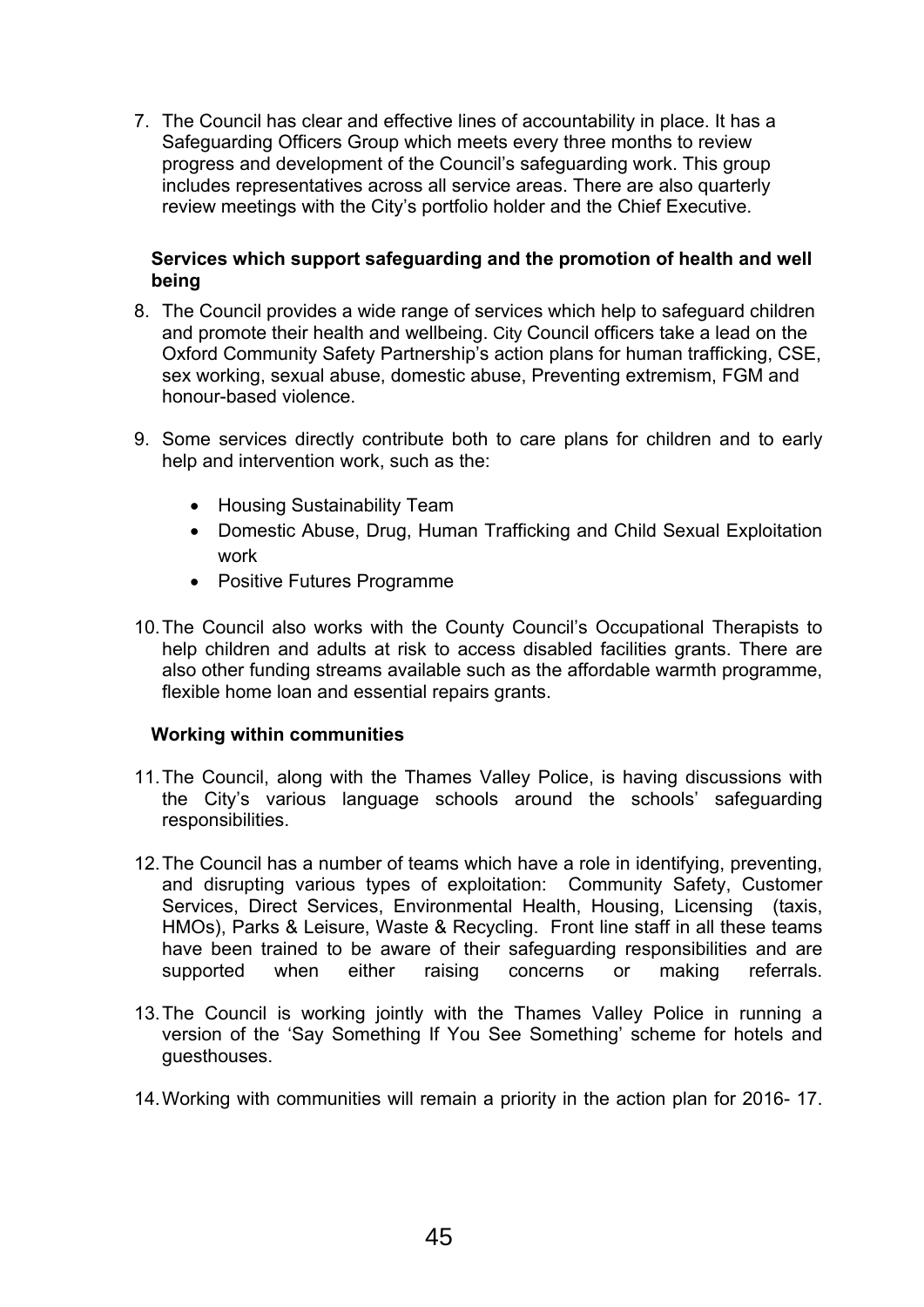## **Working with the other Oxfordshire District Councils**

- 15.The Council is keen to develop and share best practice in safeguarding with other district councils in Oxfordshire**.** The Council attends and participates in a number of meetings on behalf of the other Oxfordshire district councils including the quarterly Performance and Quality Assurance meetings run by the OSCB and OSAB and the training sub groups.
- 16. The Council has been leading on the development of a Single Framework for Taxi Licencing, which includes all the district councils and the county council. The Framework includes standard training for all taxi drivers in the county and better training information sharing across authorities. The Framework has been agreed and is now being implemented. The Council will be monitoring the impact of improved information sharing.

## **Extensive and comprehensive training programme**

- 17.The City Council has developed a comprehensive range of training. This includes safeguarding awareness training being provided as a part of the compulsory Conduct training for all new councillors.
- 18.Every member of staff has been assessed for the safeguarding training required for their particular role. An annual programme of training is developed to address any identified training needs. The completion of this training is tracked by HR using the City Council's internal IT system ('iTrent').
- 19.Training is also provided to particular teams including anti-social behaviour, community safety and housing. Examples of this include: sexual exploitation, domestic violence, human trafficking, mental health. There has also been Prevent (i.e. anti-radicalisation) training for Council officers and councillors. Further training needs have recently been identified relating to safeguarding offenders/perpetrators and the emerging issue of young carers.

## **Measuring the impact of training**

- 20.As part of its annual safeguarding review, an online questionnaire was circulated to all staff who had been identified as requiring safeguarding training as part of their role. There were over 150 responses to this questionnaire. The results indicate that 100% of staff know how to report safeguarding concerns to either a line manager, safeguarding officer or the MASH, and 97% are aware of the procedures to use when raising a safeguarding concern. 85% of staff are either quite confident or very confident in raising a safeguarding concern. 70% know the name of at least one of the Council's four Designated Safeguarding Officers.
- 21.Of those responding, 93% had completed training in the past 3 years, with 50% having completed training in the past 12 months. Of the 7% who have not completed training, 4% were booked in to complete their first safeguarding training at the time the questionnaire was administered.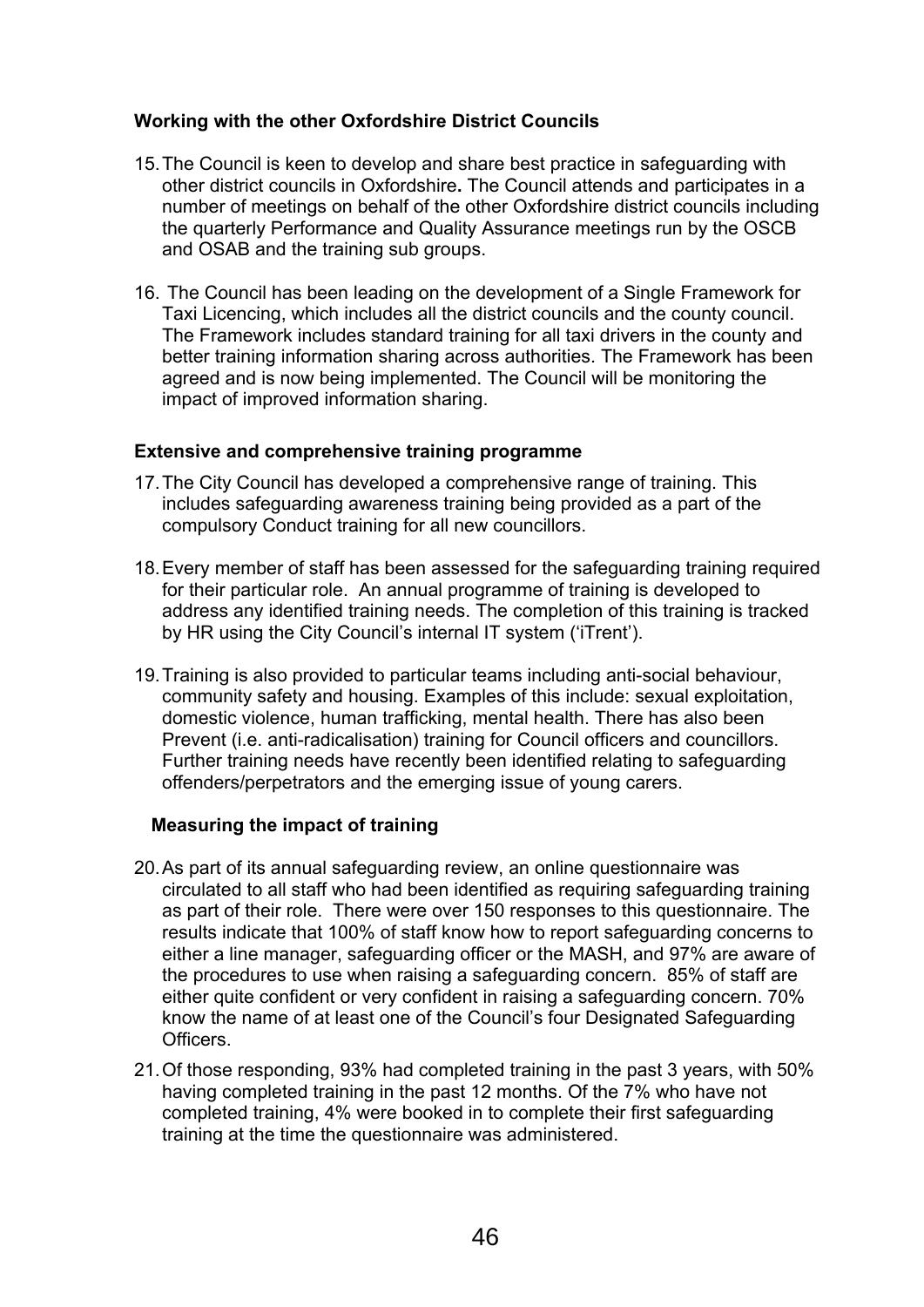## **Information sharing**

- 22.The Council chairs the Oxford Community Safety Partnership and is represented on the Oxfordshire Safeguarding Boards and the Children's Trust Board. The Council is also represented on the OSCB and OSAB Executive Boards. This ensures that there are clear links and information sharing across the boards
- 23.The Council fully cooperates with all OSCB serious case reviews, providing information where relevant and attending review meetings when required. The Council has also participated and led on Domestic Homicide Reviews.
- 24.The Council continues to review the types of prevalence of exploitation across the City through the Oxford Community Safety Partnership which meets quarterly. The Oxford Community Safety Partnership has a multi-agency risk assessment and action plan for each area of identified significant risk in the city.

## **Receiving feedback and escalating concerns**

25.A going issue has been the need to ensure that there are clear processes for escalating concerns and receiving feedback on actions that have been taken. As a result the Council now keep a central record of all concerns raised. There is a review every three months of where feedback has been received and where escalation has been required. However, this is still a relatively new process and requires to be further embedded. As a result this remains a priority for improvement and action in 2016-17.

# **Priorities to focus on in 2016-17**

- 26.There is a need for ongoing vigilance and to further develop and embed safeguarding services. The Action Plan for 2016-17 recognises the need to:
	- Regularly review safeguarding policy and procedures, training requirements and materials.
	- Continually improve our response to new and emerging priorities.
	- Remain vigilant to reports of CSE and other forms of exploitation.
	- Recognise the importance of all service areas in preventing and disrupting CSE and other forms of exploitation.
	- Ensure proactive and routine information and intelligence sharing and joint operations to combat CSE and other forms of exploitation
	- Ensure that there are effective escalation processes in place
	- Engage with communities to raise awareness, change perceptions and challenge behaviours

## **Financial Implications**

27.There are no immediate financial implications related to the Safeguarding Action Plan 2016-17.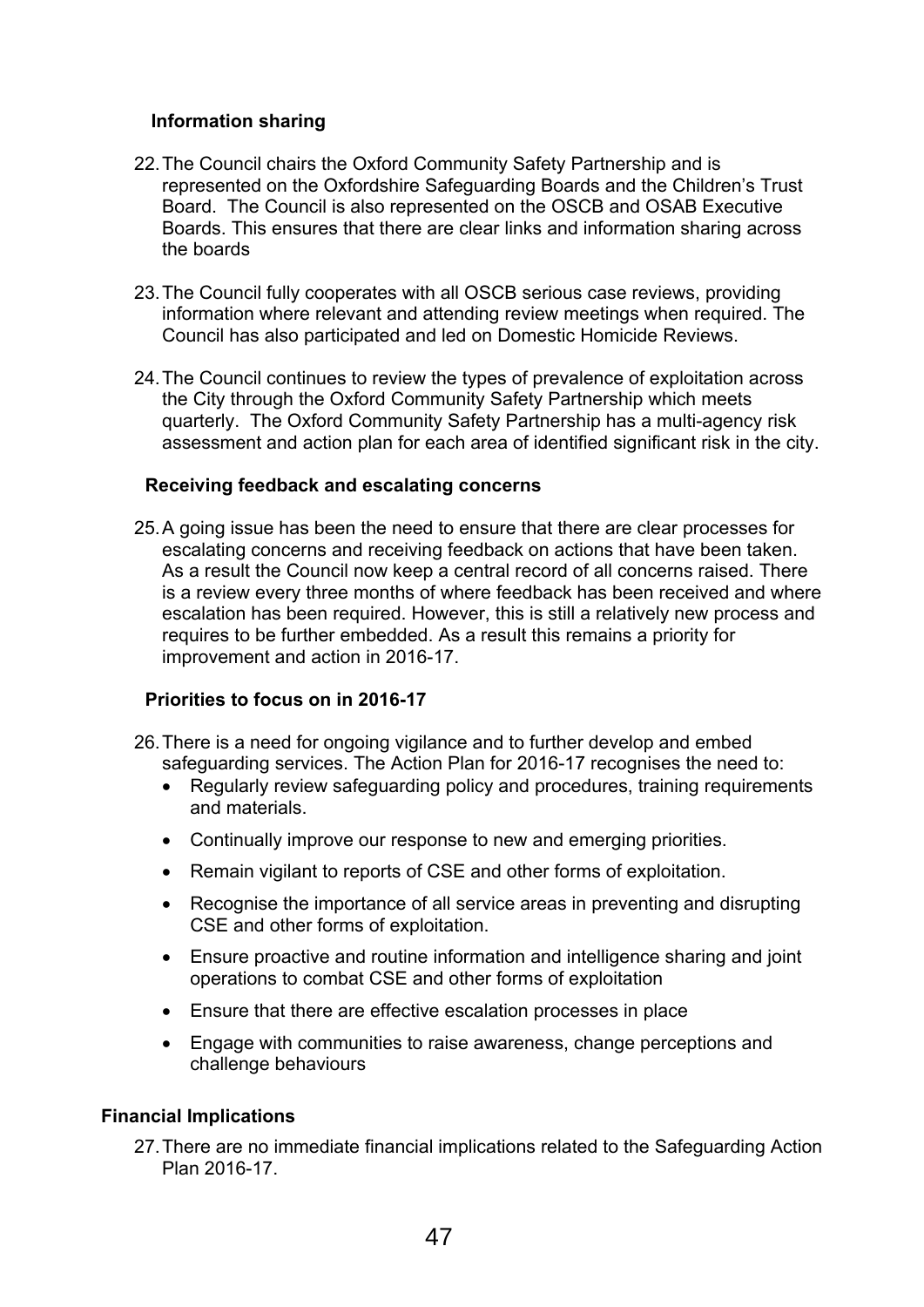- 28.In its 2016/17 budget process, the Council agreed to invest in a part time Safeguarding Policy Officer position to support the Council's work around safeguarding children and vulnerable adults and support the safeguarding review process. This work was initially being carried out by the Safeguarding Coordinator on a fixed contract which comes to an end in May 2016. The Council has agreed that this role will continue as a permanent post on 3 days per week.
- 29.The Council makes a £20,000 annual contribution to the joint running costs of the OSCB and OSAB.

## **Legal implications**

- 30.Section 11 of the Children Act 2004 places duties on a range of organisations and individuals to ensure their functions, and any services that they contract out to others, are discharged having regard to the need to safeguard and promote the welfare of children. Oxford City Council is one of the organisations to which the requirements in Section 11 apply.
- 31.Working Together 2015 (the statutory guidance) elaborates further:

Organisations should have in place arrangements that reflect the importance of safeguarding and promoting the welfare of children, including

- A clear line of accountability for the commissioning and/or provision of services
- Senior board level lead to take leadership responsibility for the organisation's safeguarding arrangements
- A culture of listening to children and taking account of their wishes and feelings, both in individual decisions and the development of services
- Clear whistleblowing procedures and a culture that enables issues about safeguarding and promoting the welfare of children to be addressed
- Arrangements which set out clearly the processes for sharing information, with other professionals and with the Local Safeguarding Children Board (LSCB)
- A designated professional lead for safeguarding
- Safe recruitment practices for individuals whom the organisation will permit to work regularly with children
- Policies on when to obtain a criminal record check
- Appropriate supervision and support for staff, including undertaking safeguarding training
- 32.The OSCB is the relevant LSCB for the City Council and is responsible for evaluating the degree to which each partner organisation fulfils its responsibilities under Section 11.
- 33.With regard to adults at risk, the Care Act 2014 imposes duties on local authorities, including district councils. The over-arching duty in the 2014 Act is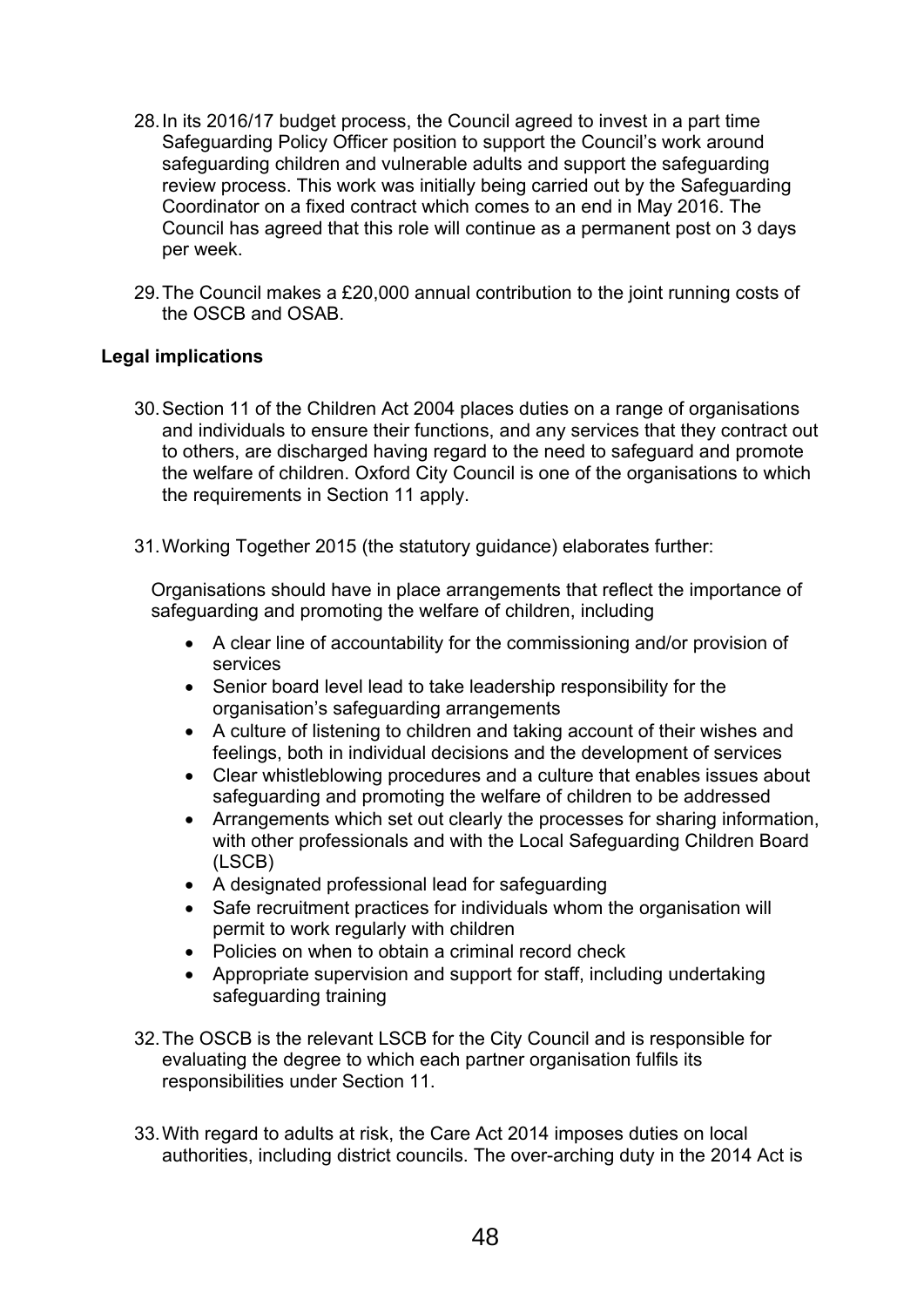to promote an individual's well-being. As a 'relevant partner' of the County, the City Council is under a duty to co-operate and share information when required.

- 34.The City Council is required (under section 7) to share information when the County suspects that an adult in its area:
	- Has needs for care and support;
	- Is experiencing, or at risk of, abuse or neglect and
	- As a result of those needs is unable to protect himself/herself against the abuse or neglect or the risk of it. (section 42).
- 35.The City Council is also required (under section 45) to share information with the Oxfordshire Safeguarding Adults Board (OSAB) to enable or assist OSAB to exercise its safeguarding function in relation to vulnerable adults.
- 36.The duty to share information is not an unqualified one. The City Council must cooperate with any enquiries relating to adult safeguarding except when it considers that doing so:
	- would be incompatible with its own duties, or
	- would otherwise have an adverse effect on the exercise of its function.
- 37.Oxford City Council has its own duties under the Data Protection Act 1998, which includes the principles that :
	- Personal data shall be obtained only for one or more specified and lawful purposes and shall not be further processed in any manner incompatible with that purpose or those purposes;
	- Personal data shall be adequate, relevant and not excessive in relation to the purpose or purposes for which they are processed. (Schedule 1).

## **Climate change/environmental impact**

38.There are no climate change or environmental impact issues related to this report.

## **Risks**

- 39.Oxford City Council will have to decide which of the information we hold is likely to be relevant to safeguarding and be careful not to provide anything more than what is required. This means that requests for such information should be considered carefully, balancing information sharing and data protection duties.
- 40.The County Council restructure of Social Care and Early intervention is likely to significantly impact on services available to children and families and adults at risk. The City Council is working with the County Council and other agencies to